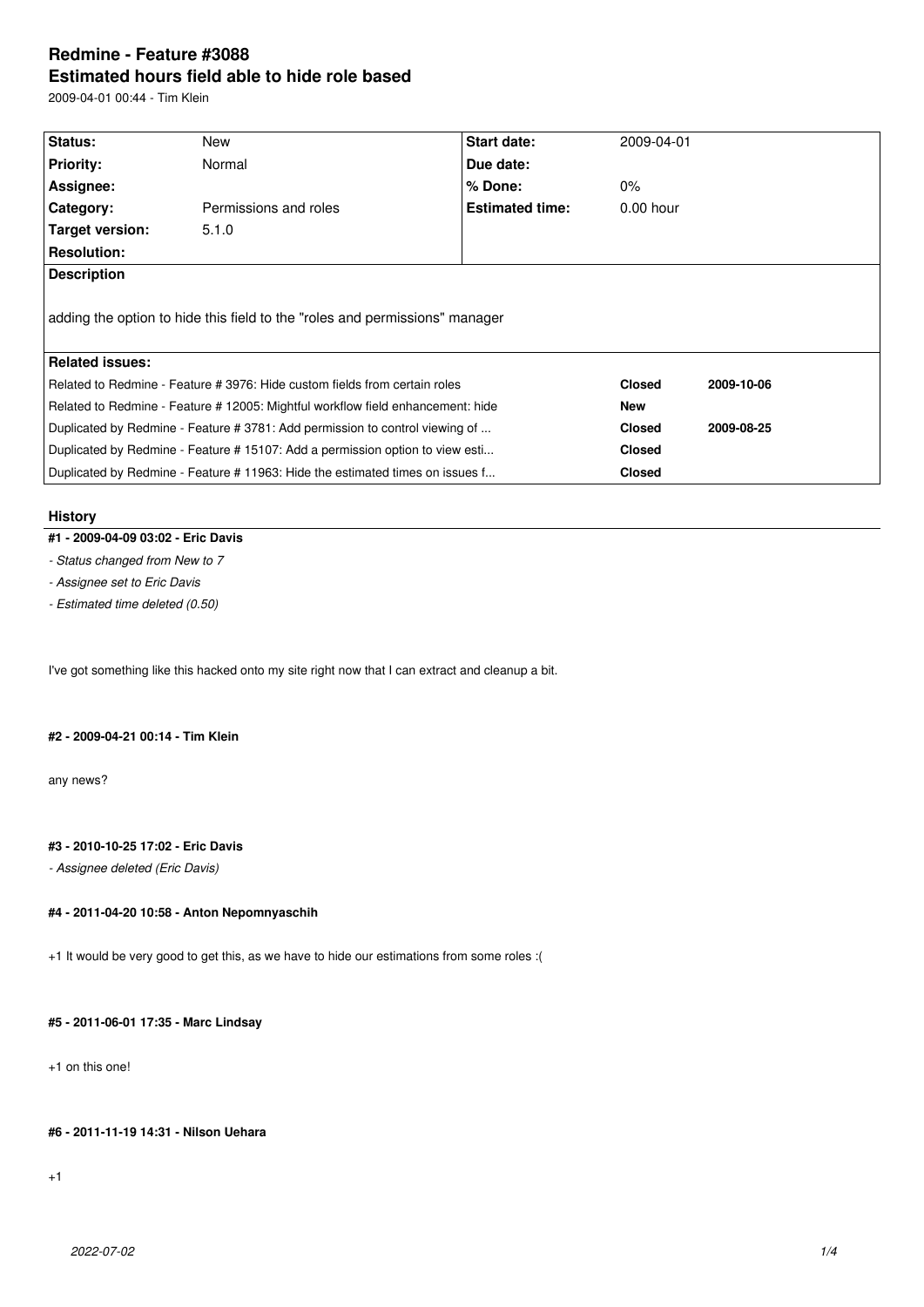#### **#8 - 2012-01-31 14:50 - Dominique Lederer**

made a plugin for this: http://www.redmine.org/plugins/redmine\_hide\_estimated\_hours

#### **#9 - 2012-12-03 18:46 [- Pavel Bahushevich](http://www.redmine.org/plugins/redmine_hide_estimated_hours)**

does anybody have version 1.0.0 of this plugin?

#### **#10 - 2013-01-13 21:04 - Jean-Philippe Lang**

*- Status changed from 7 to New*

Assigned issue with no assignee back to New status.

## **#11 - 2019-01-14 05:31 - Go MAEDA**

*- Duplicated by Feature #3781: Add permission to control viewing of Estimated Hours based on Role added*

#### **#12 - 2019-01-14 05:32 - Go MAEDA**

*- Duplicated by Feature #15107: Add a permission option to view estimated hours added*

#### **#13 - 2019-01-14 13:48 - Marius BALTEANU**

*- Related to Feature #12005: Mightful workflow field enhancement: hide added*

#### **#14 - 2019-02-02 03:38 - Go MAEDA**

*- Duplicated by Feature #11963: Hide the estimated times on issues for certain roles added*

#### **#15 - 2019-02-02 08:19 - Bernhard Rohloff**

+1 It would be great to have estimated times integrated in the allover times permissions system.

#### **#16 - 2019-04-05 16:20 - Thierry Brochu**

+1

## **#17 - 2019-04-26 08:13 - Yuichi HARADA**

- *File add\_permission\_view\_estimated\_hours.png added*
- *File 3088.patch added*

Add "View estimated hours" permission to the "Roles and permissions".

add\_permission\_view\_estimated\_hours.png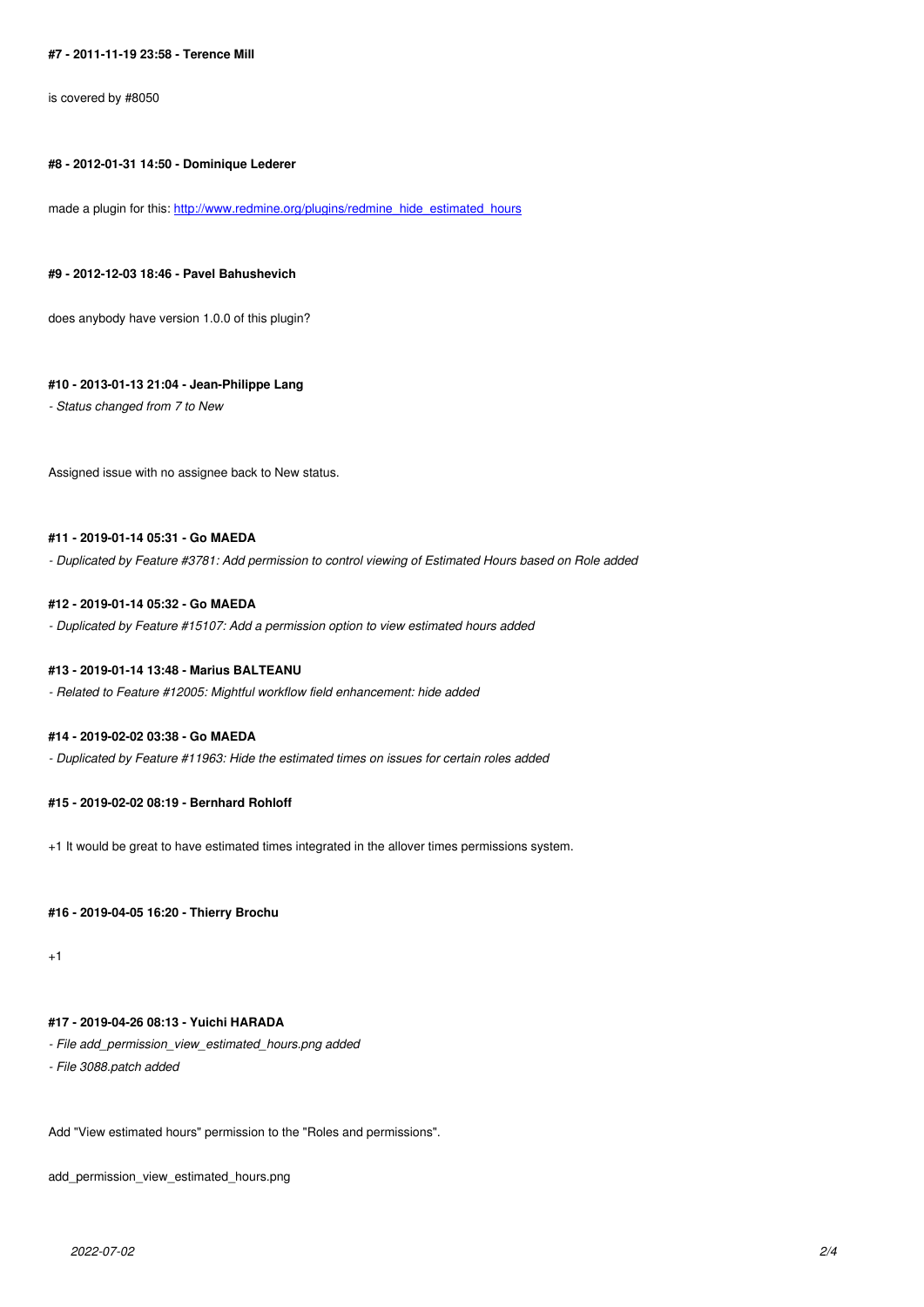If the project has the "Time tracking" module enabled and the role has "View estimated time" permission enabled, the "Estimated hours" field is available.

I attached a patch.

#### **#18 - 2019-08-28 16:29 - Go MAEDA**

*- Target version set to Candidate for next major release*

#### **#19 - 2020-01-26 05:45 - Go MAEDA**

Now the patch cannot be applied cleanly.

## **#20 - 2020-01-30 02:46 - Yuichi HARADA**

*- File 3088-v2.patch added*

Go MAEDA wrote:

*Now the patch cannot be applied cleanly.*

Fixed the patch to work on the current trunk(r19478).

#### **#21 - 2020-04-30 15:08 - Go MAEDA**

Yuichi HARADA wrote:

*Fixed the patch to work on the current trunk(r19478).*

Thank you for the patch. But I am hesitant to make this patch a candidate for 4.2.0. This is because existing users who can currently see estimated hours will lose access to it after applying the patch because view estimated hours will not be granted to no roles by default.

## **#22 - 2022-03-16 04:00 - Go MAEDA**

Go MAEDA wrote:

*Yuichi HARADA wrote:*

*Fixed the patch to work on the current trunk(r19478).*

*Thank you for the patch. But I am hesitant to make this patch a candidate for 4.2.0. This is because existing users who can currently see estimated hours will lose access to it after applying the patch because view\_estimated\_hours will not be granted to no roles by default.*

Adding a migration like the following will resolve the above problem.

diff --git a/db/migrate/20220315101502\_add\_view\_estimated\_hours\_to\_all\_existing\_roles.rb b/db/migrate/20220315101502\_add\_view\_estimated\_hours\_to\_all\_existing\_roles.rb new file mode 100644 index 000000000..ed2ad47de